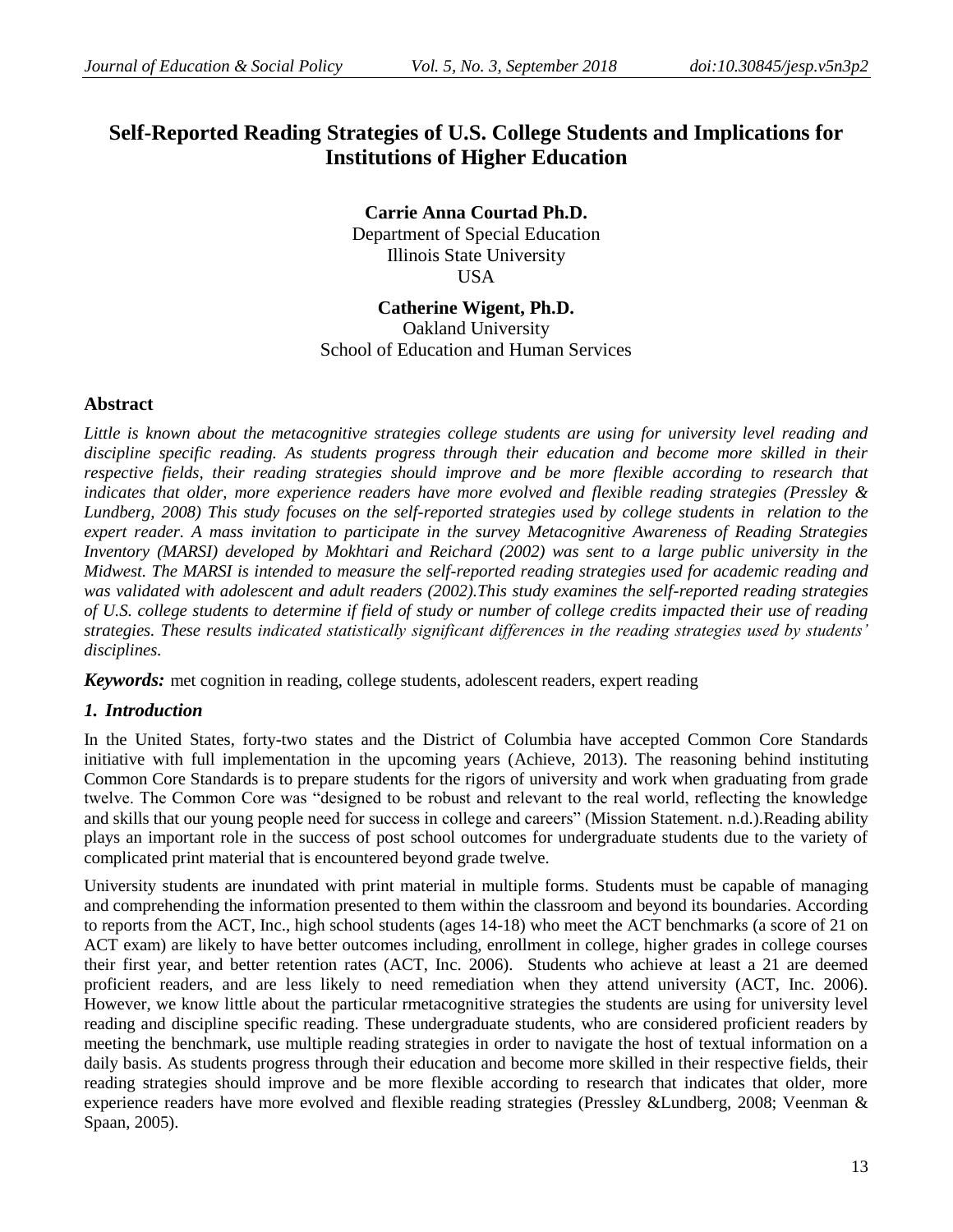## *2. Met cognition in Reading*

Metacognition monitors and regulates thinking, and is generally believed to be an important construct of proficient reading (Mokhtari & Reichard, 2002). For example, Baker(1989) found in her study of adult readers that the more proficient readers were more aware of their own comprehension and better able to control the monitoring of their comprehension. Baker further asserts that better readers were more metacognitively aware than the less proficient readers (1989). Young children along with less proficient readers have been shown to be less apt to monitor their own comprehension or understanding of a passage, and to focus more on the decoding process (Mokhtari & Reichard, 2002; Paris & Winograd, 1990). Metacognition and comprehension monitoring are used by proficient readers (Cromley & Azevedo, 2006; Pressley & Afflerbach, 1995). Thus a measure of students' metacognition while reading can shed light on the reading process that the students are engaged in while reading. Additionally, metacognition of reading can be a marker of undergraduate students' proficiency of comprehending written material. Metacognition and comprehension monitoring are important pieces in the picture of proficient reading.

Metacognition is thought to develop across the life span with children as young as preschoolers demonstrating some ability to plan and reflect (Alexander, Carr, & Schwanenflugel, 1995; Veenman, Van Hout-Wolters, & Afflerbach, 2006). In Veenman and Spaans' (2005) study of elementary students, they found that metacognition skills increased with age. Additionally, adults demonstrate more metacognitive skill than young children(Kuhn, 2000). Students are thought to develop general knowledge of metacognition and move toward having greater ability to control and use metacognitive strategies (Veenman et al., 2006).

Multiple studies have found that expert readers are highly flexible in their reading strategy use and demonstrate metacognitive awareness of their own reading, adjusting their reading strategies as needed to maximize reading comprehension (Lundeberg, 1987; Pressley & Afflerbach, 1995; Pressley & Lundeberg, 2008; Wineburg, 1991). However, the studies on expert readers were done with material from the expert readers' area of expertise. For instance, Wineburg's (1991) study with historians and Lundeberg's (1987) study of lawyers both highlight the advanced strategic reading abilities of the experts in their own fields. One would expect to see university students using more reading strategies as they move toward becoming more proficient in their fields of study.

In general, it is unclear whether metacognition is discipline specific with discipline referring to the reading purpose such as reading for information or analyzing the text(Veenman et al., 2006). However, when examining metacognition, there are some metacognitive acts that lend themselves to various academic activities such as reading a text versus problem solving (2006). Not all text is read with the same goal or task in mind; students may read a text to gain knowledge or to critique or analyze the information in the text. It is thought that as students mature, their metacognitive abilities do as well, and perhaps, their use of metacognitive strategies becomes more discipline specific (2006).

Shanahan and Shanahan (2008)assert that experts from different fields such as math, chemistry and history use different strategies when reading text from within those fields suggesting that students must be prepared to read and think about text from different fields in different ways. When conceptualizing literacy in this way, disciplinary specific literacy is both essential and the most advanced form of literacy. Direct instruction on strategies for reading discipline specific text may be warranted for university students (2008). The purpose of this study was to investigate the self-reported reading strategies of undergraduate students to examine their strategy use by discipline and to determine if their reading strategy use changed as they progressed in university.

## *3. Purpose*

The theoretical framework for this study is based on Pressley and Afflerbach's (1995) framework for constructively responsive reading. Pressley and Afflerbach assert that reading is highly complex and comprised of multiple processes that overlap including constructing knowledge, monitoring for understanding, and evaluating. In order for a reader to be effective, he/she must engage in all of these processes as needed in order to comprehend the task. For instance, readers who are constructing knowledge, may engage in such processes as taking notes, previewing the text, and summarizing or paraphrasing the text. Readers engaged in monitoring for understanding are aware when they do not understand the text and demonstrate such strategies as; adjusting the reading rate, self-questioning to check for understanding, or rereading difficult text. Good readers are also able to evaluate the text by determining if the text suits their reading purpose, as well, as analyzing and evaluating conflicting information.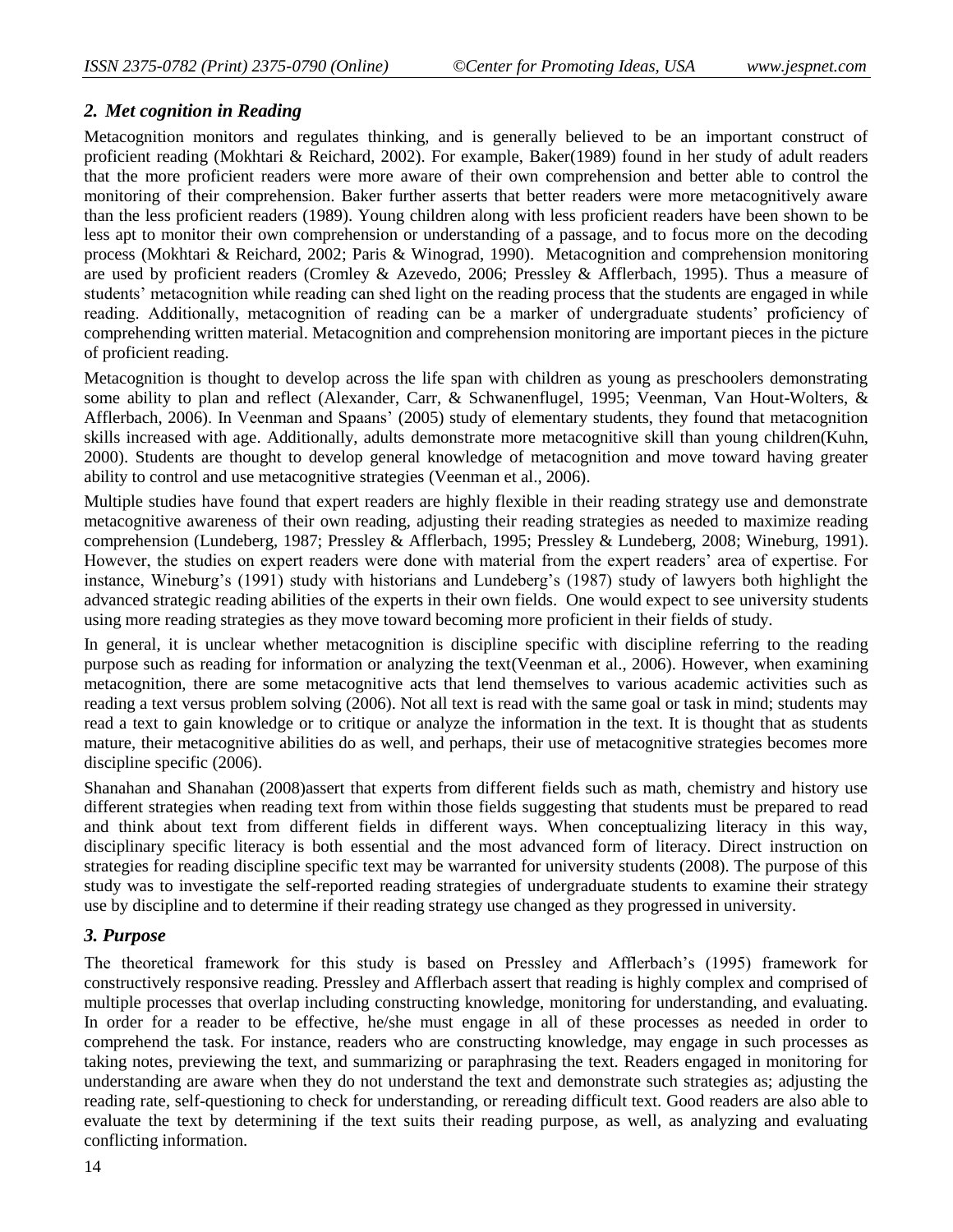These reading processes are not singular or individual but intertwined and connected. Good readers are metacognitive of the strategies they use and use a variety of strategies to meet their reading goals. This study examined the following questions:

3.1 As students obtain more experience in their university studies, does their report of using reading strategies change?

3.2 Are there differences between field of study and self reported reading strategies?

## *4. Methodology*

The survey was conducted at a large national university in the Midwest. College students were the target audience for this study. At the time of the survey, the institution had an undergraduate population of 18, 207, with an average beginning ACT score of 23. 7, which was beyond the ACT benchmark of 21. The majority of the population was female (55.6%) and 16.5% were representative of minority groups(University 2012 Fact Book, 2012).

## **4.1 Procedure**

A mass request for participation email was sent to the undergraduate population through university email addressesto those who had given permission to be contacted for research purposes. The email included a description of the study and a link to the survey. When removing email addresses of students who had denied permission to be contacted, or email addresses that were deemed as undeliverable, emails were sent to 17, 368 undergraduate students. Email requests for participation were sent three times in the fall semester, August, September and October.

## **4.2 Instrumentation**

The instrument used for this study was a survey that included the Metacognitive Awareness of Reading Strategies Inventory (MARSI) developed by Mokhtari and Reichard (2002). The MARSI is intended to measure the selfreported reading strategies used for academic reading and was validated with adolescent and adult readers (2002). The MARSI consists of 30 statements and is broken down into three subscales: 1) *Global reading strategies* include setting purpose, activating prior knowledge, predicting, previewing, using text structure and using context clues, 2) *Problem-solving strategies* include adjusting reading rate, visualizing, guessing meaning of unknown words and 3) *Support reading strategies* include, paraphrasing, self-questioning, and summarizing (2002). The Internal consistency reliability coefficients by Cronbach's alpha for the MARSI and subscales is as follows; Global Reading Strategies (.92), Problem Solving Strategies (.79), Support Strategies (.87), with an overall reliability of (.93) (Mokhtari & Reichard, 2002; Sheorey & Mokhtari, 2002). Participants were asked to rate 30 statements using a 1-5 Likert rating scale. The following Likert scale score was weighted for each of the statements:

- 1.**Never/almost never** means "I never or almost never do this when reading school-related material"
- 2.**Occasionally** means "I do this only occasionally when reading school-related material"
- 3.**Sometimes** means "I sometimes do this when reading school-related material (about 50% of the time).
- 4.**Usually** means "I usually do this when reading school-related material."
- 5.**Always** means "I always or almost always do this when reading school-related material."

The survey also included demographic information of the students including, the number of credit hours they had completed prior to the fall semester, which college the major of study was housed in, and preference for reading college assignments. While completing the MARSI, participants were reminded to respond to the rating scale while thinking about college-level expository reading material.

## **4.3 Participants**

Of the emails that were sent, 326 students followed the link and logged onto the survey. This resulted in just under a 2% return rate, considered low for the potential population. Holbrook, Krosnick, and Pfent(2007) suggest that a low return rate only minimally affects the accuracy, and the results could be considered somewhat generalizable to the institution. Incomplete cases were removed if they had failed to complete the Likert scale on reading strategies. There were five colleges in the university represented along with an additional category of undeclared. Participants who resided in the college of Fine Arts represented majors in theatre, music, and dance. Those participants in the college named Business represented majors in accounting, finance, and marketing. Special education, elementary and secondary education majors represented the college named Education.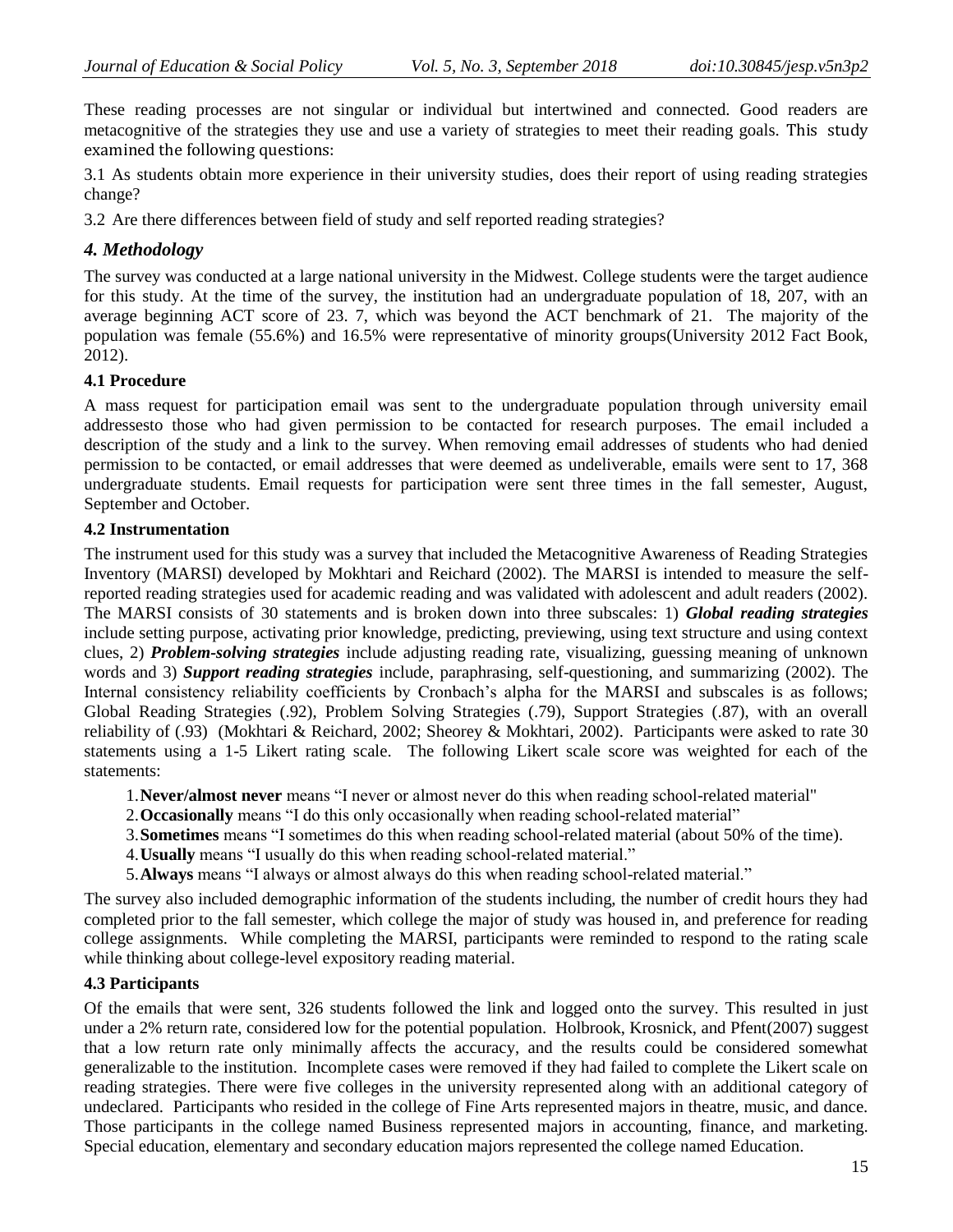The college category of Applied Tech housed majors such as agriculture, criminal justice, pre-veterinarian medicine, and computer science. The college named Arts & Sciences represented students with majors in languages, literature, history, politics, and communication. The participants, categorized asundeclared indicated they had yet to choose a major. Break down by the number of participants by college is indicated in Table 4.1.

|                 | <b>Table 4.1 Participant by College</b> |               |  |
|-----------------|-----------------------------------------|---------------|--|
| <b>College</b>  | N                                       | $\frac{6}{9}$ |  |
| Fine Arts       | 19                                      | 7.4           |  |
| <b>Business</b> | 27                                      | 10.5          |  |
| Education       | 80                                      | 31.3          |  |
| Applied Tech    | 30                                      | 11.7          |  |
| Arts & Science  | 80                                      | 31.3          |  |
| Undeclared      | 20                                      | 7.8           |  |
| <b>Total</b>    | 256                                     | 100%          |  |

The year in school was figured by looking at the number of credit hours the participant self reported they had accumulated prior to the start of the fall semester. The participants were representative of four categories: 37% freshman (n=94), 15% sophomores (n=39), 22% juniors (n=56), and 26% seniors (n=67).

## *5. Results*

The Likert score answers of how the participants rated their reading strategies were gathered from the survey. The overall means were calculated for the three subscales of the MARSI. The means for subscales were then compared in several ways. First the scores were compared by the year the student indicated they were in school. After reviewing how the students answered by year, a statistical analysis was conducted to discover if there were any significant differences in the reported means by year in school. The same process was completed for comparing the means of the three subscales by college. The results of the overall means by subscale as well as the comparison of means by year and means by college of major are discussed in the next section.

#### **5.1 Subscale Comparison**

Overall there were significant differences between the means of the three subscales for the MARSI. When reviewing overall means for participants, all ages reported more often using Problem Solving Strategies with an overall mean of 3.75, meaning they sometimes to usually, employed these types of strategies when reading university assignments. Mokhtari and Reichard (2002) would indicate that this is a "high" answer (p.254). Example statements from the Problem Solving subscale include*: I read slowly but carefully to be sure I understand what I'm reading, I try to picture or visualize information to help remember what I read,* or *When text becomes difficult, I reread to increase my understanding*. The overall reported mean for the subscale of Global Reading was 3.35 and according Mokhtari and Reichard (2002)is within the "medium" answer range of 2.5-3.4 (p. 255). Example statements of the Global Reading Subscale include: *I skim the text first by noting characteristics like length and organization*, *I use context clues to help me better understand what I'm reading,* or *I critically analyze and evaluate the information presented in the text.* Lastly the overall reported mean for Support Strategies was 2.84, which is still within the medium answer range. Example statements of Support Reading Strategies include: *I take notes while reading to help me understand what I read, I use reference materials such as dictionaries to help me understand what I read,* or *I paraphrase (restate ideas in my own words) to better understand what I read.* Please review Figure5.1 for means of each subscale by year in school and overall*.* 

## **5.2 Year in School**

When reviewing the MARSI subscores by year in school, there appeared to be very little difference based on the year in school. Each age group reported similar strategy use to that of the overall student strategy use (see Figure5.1).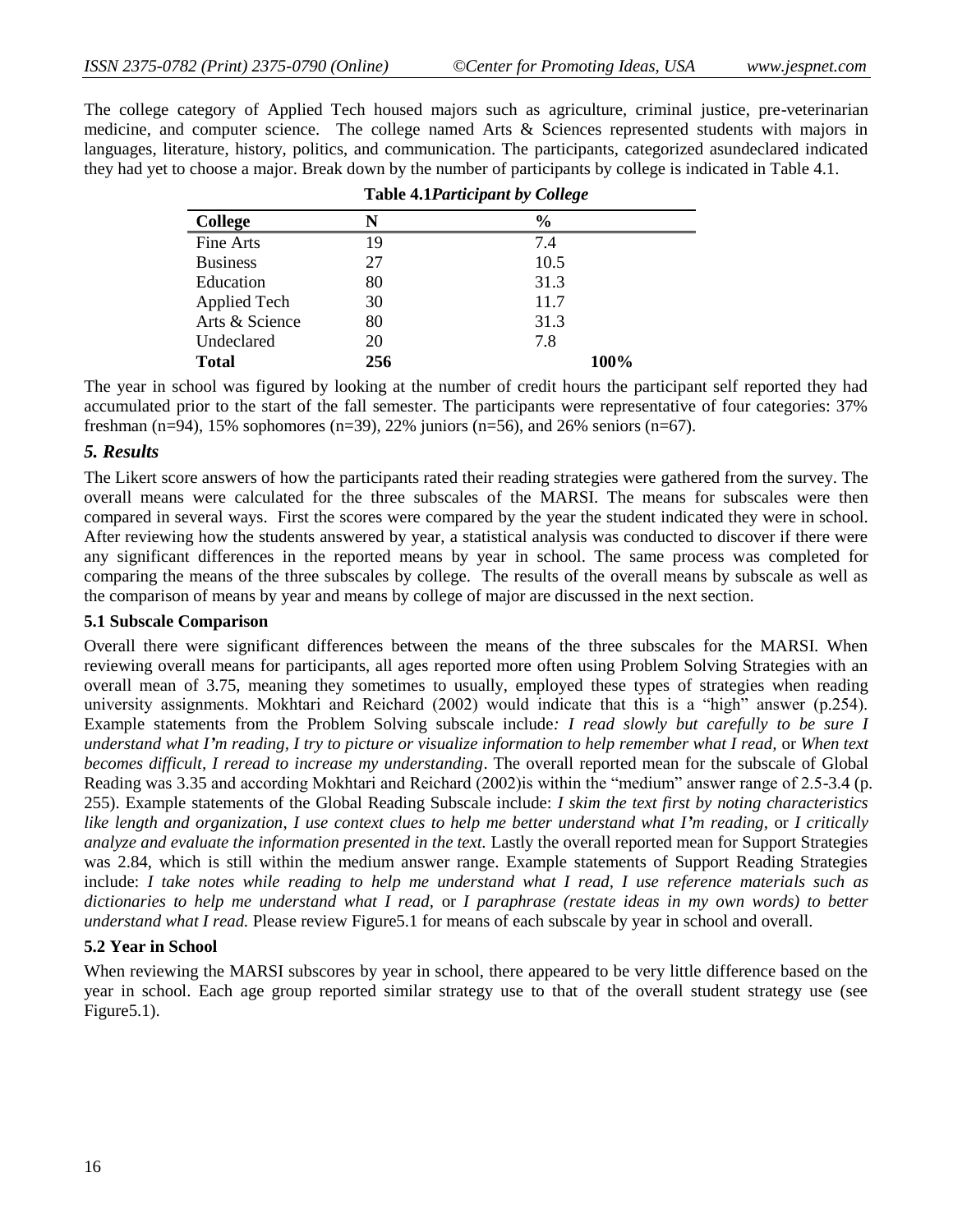

**Figure 5.1***MARSI mean sub scores overall and by year in school*

In regards to the question; as students obtained more college education did their reported use of reading strategies change, the authors hypothesized that as students became more mature in their studies, the reported reading strategies would change in relation to their year in school. Participants reported credit hours completed to obtain a year in school. The means of the three MARSI subscales were compared to the year in school using a MANOVA. There were no significant differences noted by the year in school, implying that students reported using the same strategies with the same amount of frequency regardless of their year in school.

## **5.3 College of Major**

To answer the question; are there significant differences in the self reported reading strategies based on field of study, investigators looked at the college associated with the reported major and the means of each subscale of the MARSI. Before running statistical analyses comparing the means of the three subscales by the college, the means were charted. See figure 5.2 to review the responses of the participants on the three subscales grouped by the major college.



**Figure 5.2Means of Subscales for college of major**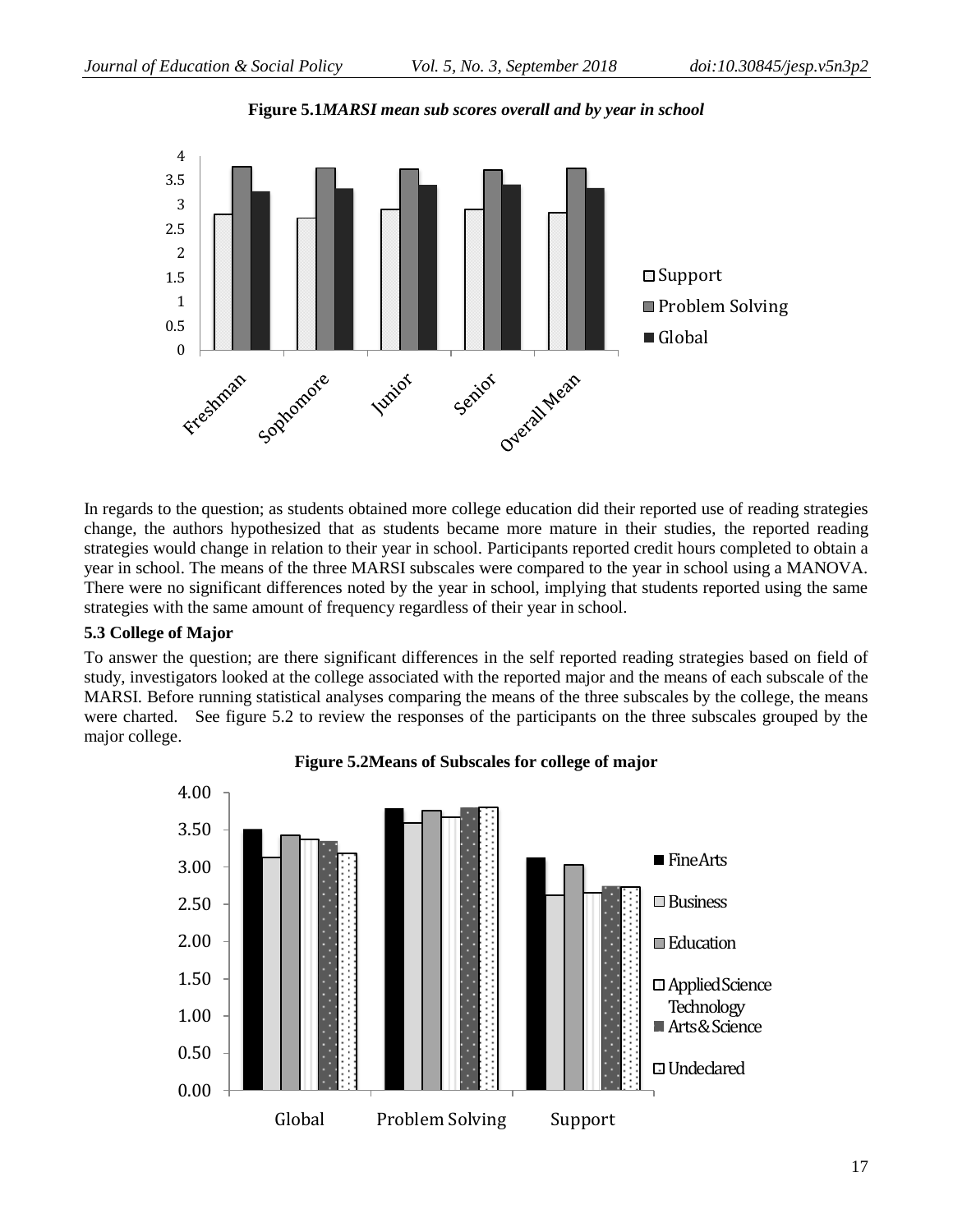When comparing means of the three MARSI subscales, significant differences in two of the subscales among several colleges emerged. There were significant differences in the subscale called Global Strategies, which includes such strategies as, *I have a purpose in mind when I read, I preview, I skim first, I decide what to read closely and what to ignore,* and *I use tables and figures*. The students from the college labeled Business reported using these strategies significantly less ( $\alpha$  = .05) than the students from the colleges of Fine Arts and Education. There were also significant differences in the subscale Support Strategies, which includes strategies such as,*I take notes, I read the difficult passages out loud, I circle or underline, I use reference materials,* and *I ask myself questions.* Means of the participants in the Fine Arts category reported using significantly more of these strategies than the participants in Business, Applied Science &Technology, and Arts & Science. Additionally, means for participants in the college labeled Education reported using significantly more Support Strategies than the participants in the college labeled Business as well as the college labeled Applied Science & Technology. See table 5.2 for mean differences and significances.

| <b>Strategy</b> | <b>College Major</b> |                   | <b>Mean</b><br><b>Difference</b> | Std.<br><b>Error</b> | <b>Sig</b><br>.05 |
|-----------------|----------------------|-------------------|----------------------------------|----------------------|-------------------|
| <b>GLOBAL</b>   | <b>Business</b>      | Fine Arts         | $-.3819$ <sup>*</sup>            | .1800                | .035              |
|                 | $(\mu = 3.13)$       | $(\mu = 3.51)$    |                                  | 8                    |                   |
|                 |                      | Education         | $-.2963$                         | .1340                | .028              |
|                 |                      | $(\mu = 3.42)$    |                                  | 6                    |                   |
| <b>SUPPOR</b>   | Fine Arts            | <b>Business</b>   | $.51\overline{14}^{*}$           | .2132                | .017              |
| Т               | $(\mu = 3.13)$       | $(\mu = 2.61)$    |                                  | $\tau$               |                   |
|                 |                      | Applied           | $.4784*$                         | .2132                | .026              |
|                 |                      | Science           |                                  | 7                    |                   |
|                 |                      | Technology        |                                  |                      |                   |
|                 |                      | $(\mu = 2.65)$    |                                  |                      |                   |
|                 |                      | &<br>Arts         | $.3948^{\degree}$                | .1815                | .031              |
|                 |                      | Science<br>$(\mu$ |                                  | 5                    |                   |
|                 |                      | $= 2.73$          |                                  |                      |                   |
|                 | Education            | <b>Business</b>   | $.4137*$                         | .1587                | .010              |
|                 | $(\mu = 3.03)$       | $(\mu = 2.61)$    |                                  | 7                    |                   |
|                 |                      |                   |                                  |                      |                   |
|                 |                      | Applied           | $.3807*$                         | .1587                | .017              |
|                 |                      | Science           |                                  | 7                    |                   |
|                 |                      | Technology        |                                  |                      |                   |
|                 |                      | $(\mu = 2.65)$    |                                  |                      |                   |

**Table 5.2***Significant Differences Among Colleges and MARSI Subscales*

#### *6. Discussion*

## **6.1 Subscales**

When reviewing the overall results, it did appear that students rated themselves least likely to use reading strategies included in the Supported Reading Strategies subscale. These items asked if students ever wrote down summaries or used outside material to help them understand material. If a reader follows a hyperlink or online dictionary while reading online they would in essence be using outside material. However, students reported using those strategies less, regardless of year in school or college of major. Students reported using strategies from the Problem Solving subscale with the most frequency. These strategies include items such as slowing down, rereading if the material is difficult, and using visualization. Most of these strategies require that the students are aware that they do not comprehend the reading and generally require the reader to change tactics, such as slowing down or rereading in order to better comprehend. It is encouraging that college level students are using these strategies when faced with challenging expository text. Good readers often interact with text in this way versus focusing on reading quickly (Pressley & Afflerbach, 1995).

## **6.2 Year in school**

Previous research from expert readers indicates expert readers interact with text more than non-expert readers(Lundeberg, 1987; Simmo b ns, Lanuza, Fonteyn, Hicks, & Holm, 2003; Wineburg, 1991).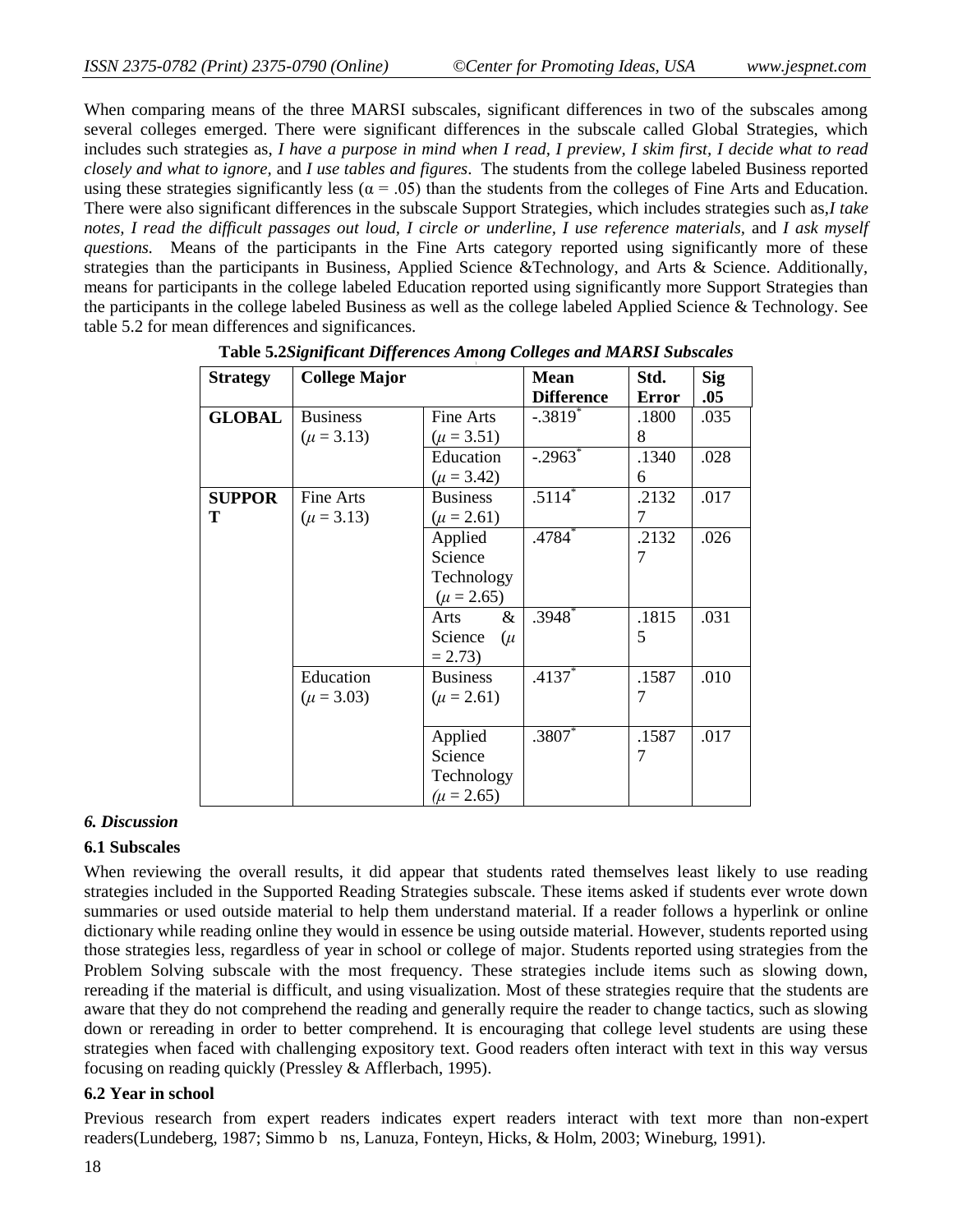The authors hypothesized there would be a statically significant difference among the age groups of college students and how they reported their reading strategies similar to Veenman and Spaans'(2005) study. However, no significant differences were found between years in school and reported reading strategy use. It was theorized that as students become more comfortable with their discipline, they would begin to look more like expert readers, and therefore, they would report interacting with college reading assignments differently, especially in students who were seniors versus freshman. This was not the case. There were no differences between age and reported strategies, indicating that the reported reading strategies of college age students do not change over their time at the university.

Several possibilities exist for these findings. It is possible that student rely on the reading strategies they already posses when they arrive on campus and continue to use those strategies throughout their undergraduate academic career. Or perhaps seniors are still neophytes in their academic learning despite four years of college credit, and do not use the reading strategies that experts might use. Lastly, it is possible the students do not know how to use these strategies, however, this seems unlikely since they still report that at times they use all the strategies, however, not to the extent or focus one would expect from expert readers.

## **6.3 Discipline Specific**

Participants who are studying in the colleges of Fine Arts and Education reported more use of Global Strategies than those majors in the Business college. For the subscale of Support Strategies there were several significant differences noted. Fine Arts student reported using those strategies more frequently than Business, Applied Science and Technology and Arts and Science.

Perhaps the discipline dictates how a college age student approaches traditional text when reading for a class. Those in Fine Arts are approaching traditional text differently than Business, Applied Science & Technology and Art and Science. In Fine Arts as a discipline, texts are interpreted and analyzed as a whole and often reviewed for common themes or symbolism. Reviewing the text for themes perhaps lends itself to strategies from the subcategory of Support Strategies in the MARSI, including summarizing and paraphrasing. In a sense the students in Fine Arts are problem solving as they read and have to analyze the text giving them more practice with support strategies as part of their course of study. Whereas, in Business, Applied Science & Technology, and Arts and Sciences, texts tend to require the reader to focus on gaining knowledge from the text versus critiquing or analyzing the text. During this type of reading task, students may focus more on the main ideas and details of the text by focusing on titles, vocabulary, and text structure. This is significant for educators because reading strategies are not generically useful, and students struggling with text from a specific field such as science, technology or math may benefit from specialized reading strategy instruction.

## **6.4 Limitations**

There are some limitations with this study, as with most survey studies, this is only survey. An assumption has to be met that students are giving their best most honest answer. The low turn out was disappointing and perhaps more efforts could be made for recruiting participants, however, this assured that there was no "prize" bias, meaning that participants answered truthfully without coercions for a prize. This survey may not be sensitive enough to capture changes in metacognition. Perhaps changes are happening, however this instrument is inefficient at capturing these changes. Grouping students by colleges is not always a clean way to discuss discipline. Some colleges house a large variety of majors and departments that may approach reading tasks very differently yet they all fall under the same college. However, in order to determine if there were initial differences between disciplines, the college groupings were useful. In the future, it may be beneficial to look at other ways of grouping students.

## *7. Conclusion*

The major points for consideration are that the discipline area or college did have significant differences in reported reading strategy use while the year in school did not show significant differences in reported reading strategy use. This appears to be counterintuitive to what would be expected based on previous literature. As college students become more ingrained in their discipline, one would expect them to start to demonstrate an expertise in their area of study. Because of this expertise, one would assume that they would look more like expert readers in previous studies. However, in this study, year in school did not impact the reported reading strategies of college students. All students regardless of the year in school reported using the same reading strategies in the same manner. It appears that discipline or the type of reading required had a bigger impact than year in school.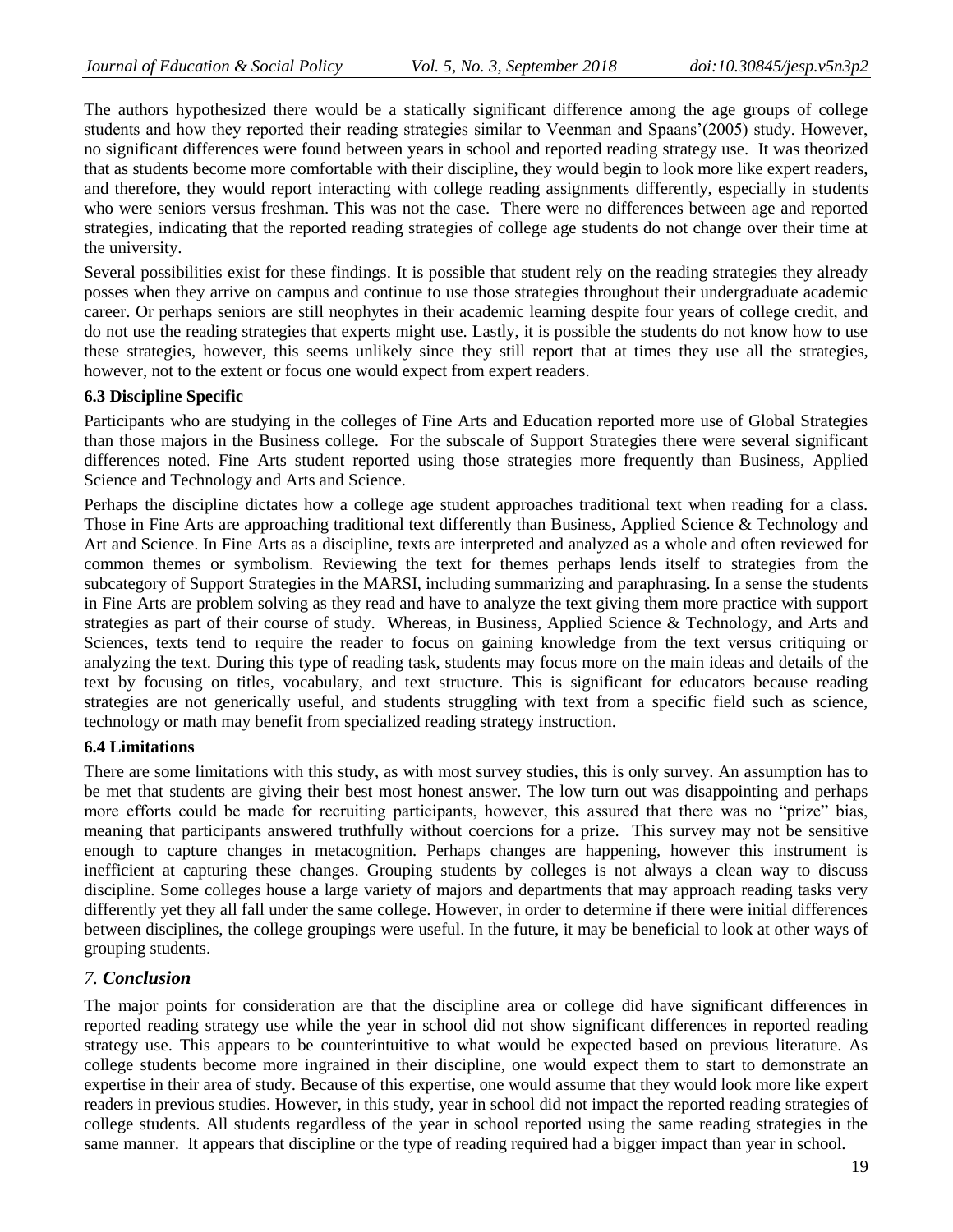This study contributes to the literature on metacognition and domain by highlighting some differences with fields of study at the university level. This warrants further investigation to determine if targeted instruction for different types of texts and tasks would be helpful at the undergraduate level. All reading tasks are not the same; reading is a high complex activity that can be undertaken to gain knowledge or insight, to examine or problem solve, or for pure enjoyment. Fully understanding the importance of matching reading tasks with reading strategies could inform instruction; especially for students who may struggle with reading text from a specific discipline or one that requires a specific task.

While it is believed that very young children can be metacognitive and that metacognition improves with age, this study did not show a window of improvement within the four years of undergraduate study. This would not imply that undergraduate students are done maturing with respect to metacognition, but that there needs to be further study to determine how this growth in metacognition with regards to reading manifests itself in postsecondary education. While the assumption is that undergraduates come to the university with a degree of reading ability, are there strategies that can be used at the postsecondary level to further enhance reading toward an expert level? Finally, this study begins to consider how proficient undergraduate readers tackle complex university and domain specific text. The Common Core Standards emphasize reading material that is more complex and varied, and that develops deeper knowledge across grades (National Governors Association Center for Best Practices and Council of Chief State School Officers, 2010). As students are expected to read and comprehend more complex text, it becomes imperative that educators understand the processes used by proficient readers when reading such text. This study demonstrates the potential variation of reading strategies used across domains, and may be useful in informing effective instruction of domain specific strategies for reading complex text.

#### *References*

- Achieve, Closing the Expectations Gap: 2013 Annual Report on the Alignment of State K–12 Policies and Practice with the Demands of College and Careers (Washington, D.C.: Achieve, 2013).
- ACT, Inc. (2006). Reading between the lines: What the ACT reveals about college readiness in reading and work. Iowa City, IA: Author.
- Alexander, J. M., Carr, M., & Schwanenflugel, P. J. (1995). Development of metacognition in gifted children: Directions for future research. Developmental Review, 15, 1-37.
- Baker, L. (1989). Metacognition, comprehension monitoring, and the adult reader. Educational Psychology Review, 1(1), 3-38.
- Cromley, J. G., & Azevedo, R. (2006). Self-report of reading comprehension strategies: What are we measuring? Metacognition Learning, 1, 229-247.
- Holbrook, A., Krosnick, J., & Pfent, A. (2007). The causes and consequences of response rates in surveys by the news media and government contractor survey research firms. In J. M. Lepkowski, N. C. Tucker, J. M. Brick, E. D. DeLeeuw, L. Japec, P. J. Lavrakas, M. W. Link & R. L. Sangster (Eds.), Advances in telephone survey methodology. New York: Wiley.
- Kuhn, D. (2000). Metacognitive development. Current Directions in Psychological Science, 9(5), 178-181.
- Lundeberg, M. A. (1987). Metacognitive aspects of reading comprehension: Studying understanding in legal case analysis. Reading Research Quarterly, 22, 407-432.
- Mission Statement. (n.d.). Common Core State Standards Initiative. Retrieved December 1, 2013, from www.corestandards.org
- Mokhtari, K., & Reichard, C. A. (2002). Assessing students' metacognitive awareness of reading strategies. Journal of Educational Psychology, 94(2), 249-259.
- National Governors Association Center for Best Practices & Council of Chief State School Officers. (2010). Common Core State Standards. Washington, DC: Authors.
- Paris, S. G., & Jacobs, J. E. (1984). The benefits of informed instruction for chilren's reading awareness and comprehension skills. Child Development, 55, 2083-2093.
- Paris, S. G., & Winograd, P. (1990). How metacognition can promote academic learning and instruction. In B. F. Jones & L. Idol (Eds.), Dimensions of thinking and cognitive instruction (pp. 15-51). Hillsdale, NJ: Erlbaum.
- Pressley, M., & Afflerbach, P. (1995). Verbal Protocols of Reading: The Nature of Constructively Responsive Reading. Hillsdale, New Jersey: Lawrence Erlbaum Associates.